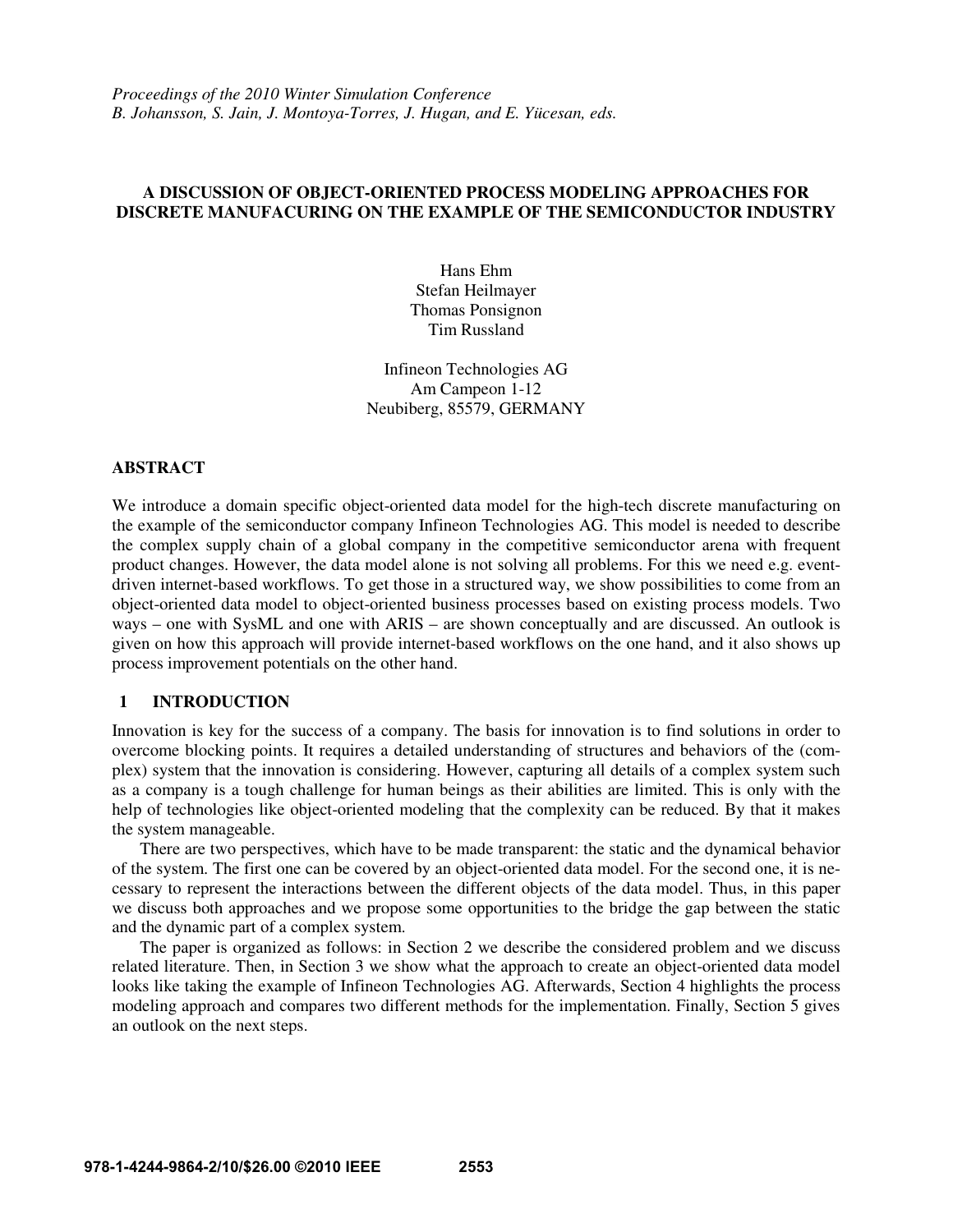### **2 PROBLEM DESCRIPTION AND RELATED LITERATURE**

It is nowadays widely accepted that managing the complexity of large-scale information systems is of one the most arduous challenges faced by companies. To support the comprehension and the construction of sustainable, reliable, and expendable systems, two modeling approaches have been developed in the last decades: object modeling on the one side, process modeling on the other side. They are both based on abstraction, modularity, and structuring principles, however they address different purposes.

 Object modeling allows representing complex systems by defining structures and methods. It is based on the central notion of objects and classes that encapsulate state information as a collection of data values. It also provides some insights on their behaviors and interactions. This is made possible by means of standard notations such as the Unified Modeling Language equipped with different kinds of diagram (Booch 1994; Kinny, Georgeff, and Rao 1996; Eriksson and Penker 2000; Larman 2005 among others).

 Nevertheless, it mainly focuses on static representation of objects. There are references to activities in the sequence diagram, but flows are often not explicitly defined in the object definition. In addition, Kueng, Bichler, and Kawalek (1996) explain that object modeling is not fully appropriate for the representation of business processes for three reasons: a) Objectives of business activities may not be properly depicted by static views; b) Owners of business processes describe their work through activities rather than objects; c) Diagrams of object models attach little importance to the assignment of responsibilities, while it plays a major role in companies.

 Therefore, to cope with these loopholes the business modeling approach has been adopted in a wide variety of studies. In this context, a business process is considered as a sequence of activities, which take one or more inputs and create outputs that give value to customers. The description of organizational activities with the help of the business process modeling approach includes goal statement, flow representation, definition of actors and responsibilities, declaration of rules, and depiction of required resources and information.

Both approaches have been extensively described in the literature. However, to our best knowledge only few papers discuss the linkage between object-oriented data models and business process models. Redding et al. (2008) propose a methodology for transforming meta-models from object behavior view to process model perspective. For this purpose, a heuristics net coupled with a Petri net and a YAWL process model is used. In Kueng, Bichler, and Kawalek (1996), it is shown by means of a step-by-step approach how business processes can be modeled, which data are required, and which results would be produced. Since the problem that we consider has never been discussed for large-scale (semiconductor) companies, we propose to bridge this gap in this paper.

### **3 AN OBJECT-ORIENTED DATA MODEL FOR A SEMICONUDUCTOR COMPANY**

In this section, we present an object-oriented data model for a semiconductor company like Infineon Technologies AG. We first define a complex system and we compare it with a company. Then, we briefly describe the modeling approach. Finally, we show the application to Infineon's information systems.

### **3.1 Definition of Complexity**

The basic idea of object orientation was born to be able to simulate complex systems (Martin and Odell 1995). In order to apply object orientation to company modeling, it has to be proved in the first place that a company is a complex system. For this, we refer to the five following features, which characterize complex systems:

- A complex system possesses a hierarchy. In fact, companies are usually split into different organizational units.
- The definition of components as primitives depends on the level of abstraction the modeler is using to create the model. For companies this means that for example a finished product can be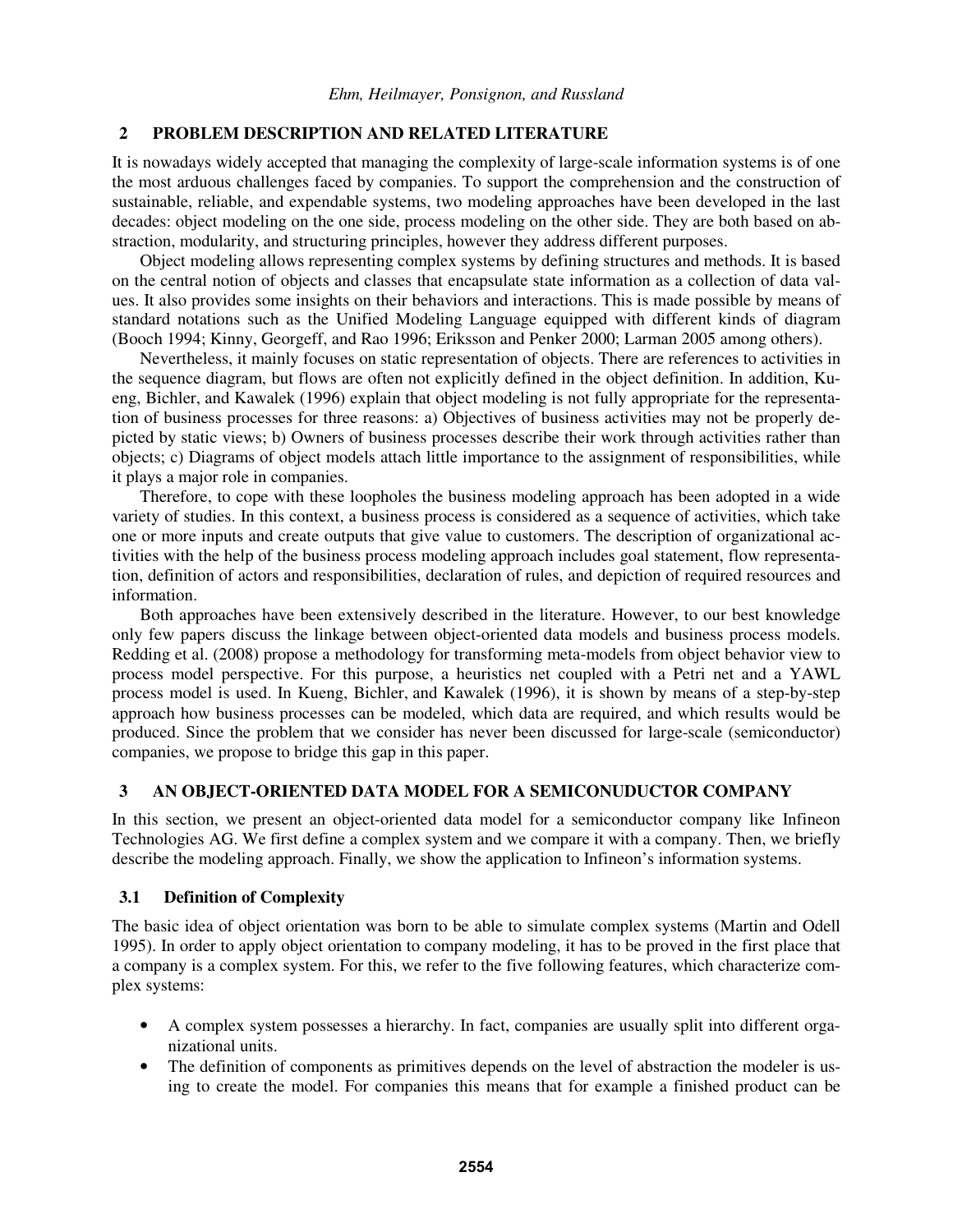modeled as a primitive, but on a finer abstraction level another model can show the different components the finished product consists of as further other primitives.

- The relations *within* the sub-systems are stronger than those *between* the sub-systems. For example, employees of a company have stronger relations with colleagues from their own department than with employees from other services.
- The complex systems have similar patterns. As an example, companies use IT software packages, but other complex systems such as governments, private households, or associations are also using IT applications.
- A complex system is an aggregation of small sub-systems with stable intermediate forms. Typically, a company is founded with few employees and reaches the size of a concern by growing or by acquiring other companies.

 Thus, we demonstrated that a company can be considered as a complex system. Now, we will focus on how to master this complexity.

# **3.2 Object-Oriented Modeling Approach to Master the Complexity**

Understanding a complex system such as a company is a challenge. It is only possible by using technologies such as object-oriented modeling, which reduce the complexity. This approach relies on three main concepts: decomposition, abstraction, and hierarchy (Booch 1994). It is primordial to have a graphical notation, which supports these three concepts. Indeed, the Unified Modeling Language (UML) is one of the most widely used notations for object orientation as it provides the needed standard patterns, it allows splitting the model into different diagrams, it keeps only relevant information, and it uses aggregation and generalization.

 Besides concepts and notations, an iterative approach is necessary to complete the modeling of a complex system (Zuser et al. 2001). This method can be divided into four main phases:

- 1. Specification analysis phase,
- 2. Information retrieval phase,
- 3. Modeling phase, and
- 4. Visualization phase.

 These four phases are carried out several times until the specification reaches the requested level of detail and all available data are considered and represented in the model. The visualization phase can be decoupled from the first three phases, but it is very useful to have drafts of the model as a basis for the following iterations.

 The iterative approach is used to create a relevant model. The so-called *domain model* decomposes a domain into concepts and objects that are relevant for the considered problem (Larman 2005). The following categories of concepts and objects are part of the domain model:

- Roles (e.g. customer, seller, forwarder…) involved or impacted by functionalities of the system,
- Objects representing states of a process (e.g. transactions, bookings, departure, arrival…),
- Objects describing items that are important for a process (e.g. contract, invoice...),
- Objects describing the infrastructure (e.g. process plan, department hierarchy...),
- Daily routine objects of the domain (e.g. wafer, factory...).

#### **3.3 Application of Object-Oriented Modeling Approach to Infineon's Information Systems**

Infineon (IFX) created a top-level domain model of its supply chain by applying the object-oriented modeling approach described before. It also covers the areas that the supply chain is directly connected to such as marketing and the internal structure of the company.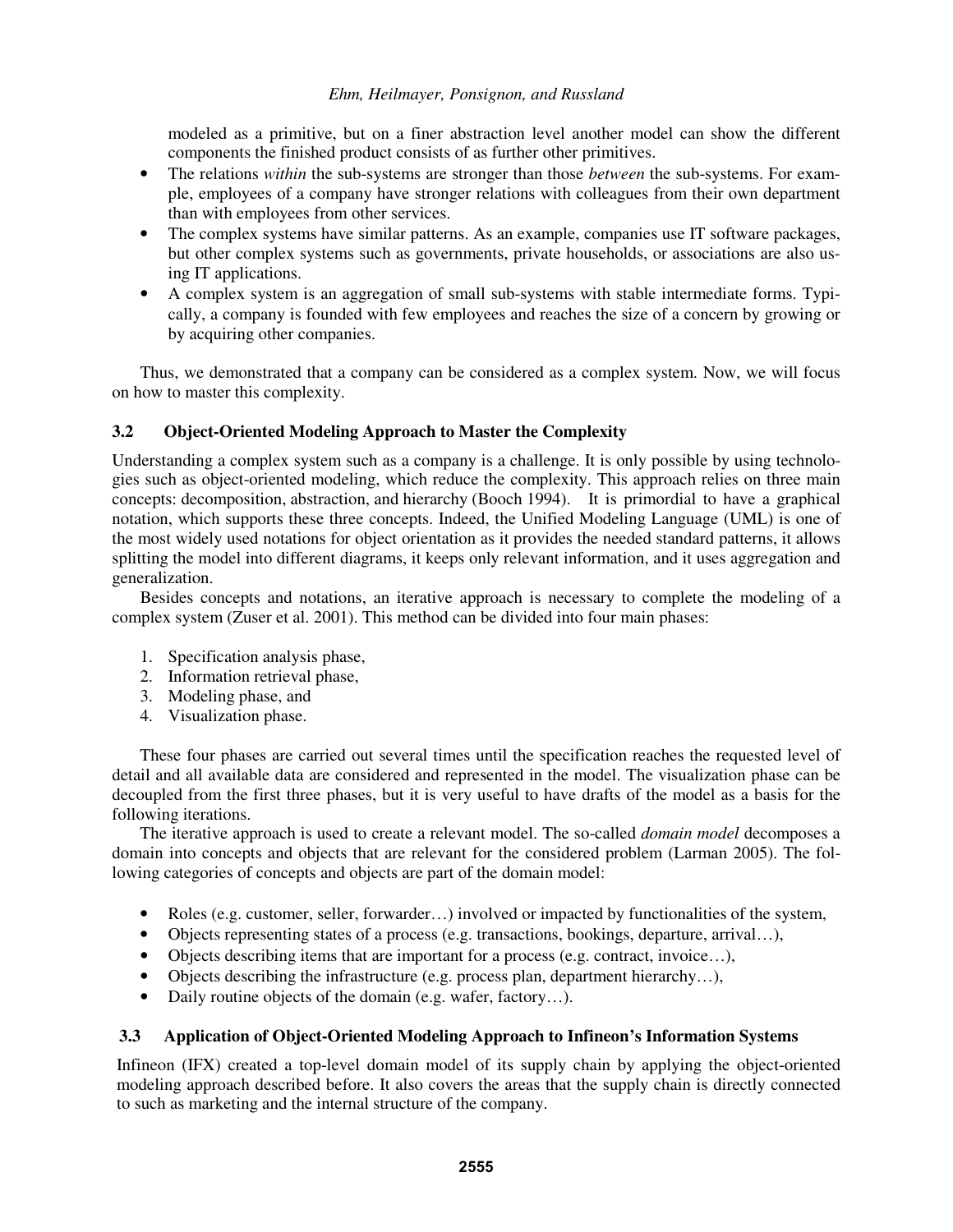

Figure 1: Top-level object-oriented data model of Infineon's supply chain

 In the next step, the abstraction level was reduced to focus on specific sub-domains in order to complete the data model. As an example for the second abstraction level, we present on Figure 2 the data model of *product*. It shows the complexity of a simple word like *product* depending on the perspective. Four areas have been identified at Infineon in which products are viewed differently. This is mainly driven by the fact that the different attributes of a product become important depending on the angle of view. For example, during the development phase the technology used for a product is in the focus, whereas during the planning phase it is the capacity that is more relevant.



Figure 2: Second-level object-oriented data model for *product* in Infineon's supply chain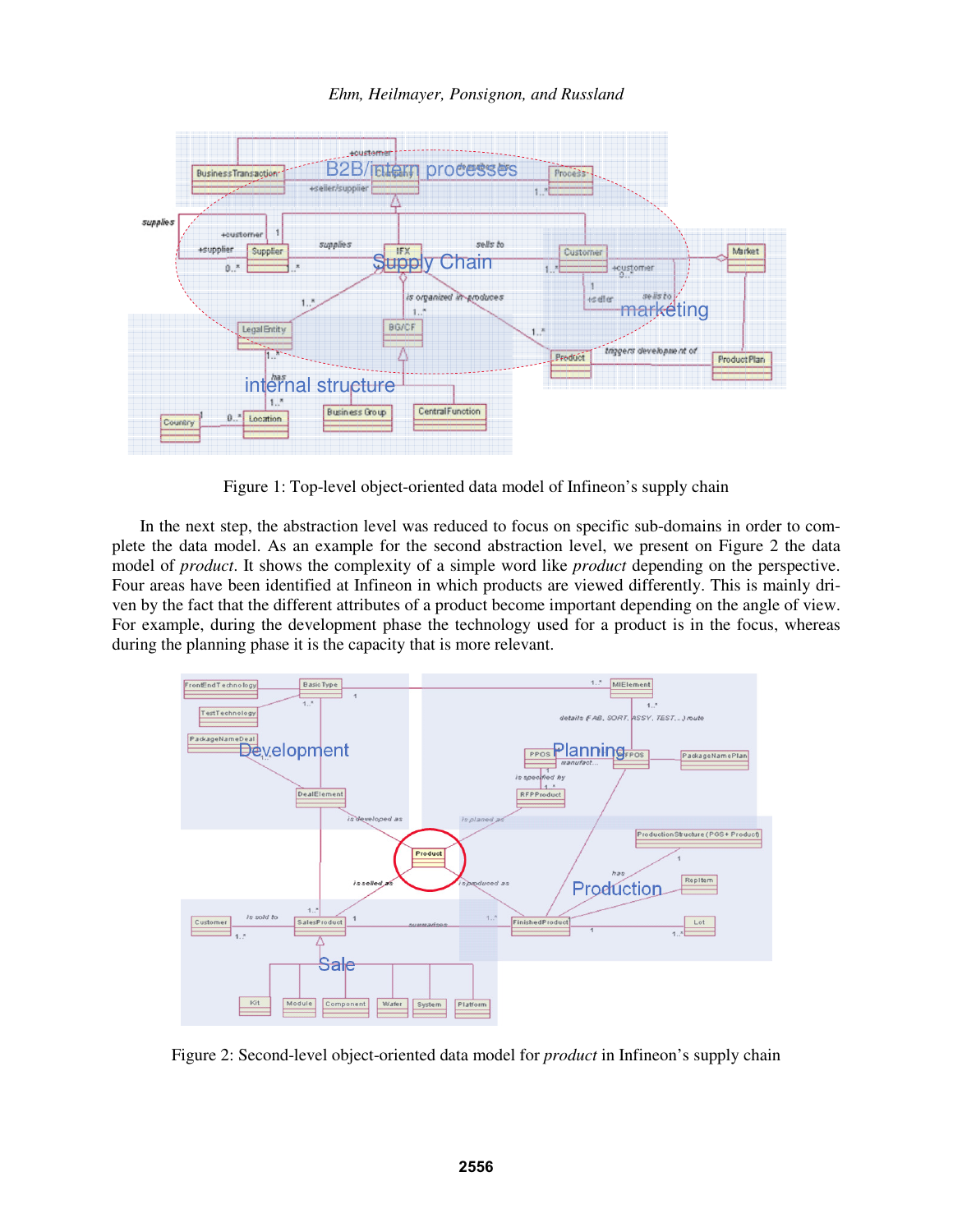Repeating these steps of abstraction reduction for all sub-domains (and below) leads to a complete and consistent data model.

## **4 FROM DATA MODEL TO PROCESS MODEL**

In this section, we discuss a method to apply the concepts of a graphical notation used for objects (i.e. decomposition, abstraction, and hierarchy) to processes. First, the link between object-oriented data model and object-oriented process model is explained in general. Then, the process model that already exists at Infineon is presented. To link Infineon's data model to Infineon's process model we need a systematic modeling approach. It is described in general; then it is followed by a discussion on the most appropriate language or tool.

### **4.1 Object-Oriented Process Modeling in General**

To be able to represent a process in a graphical notation, it is important to understand the differences between objects and processes. On the one hand, objects are the *things* in the business. They may be physical (e.g. persons, machines, products, and materials) or more abstract (e.g. debts, instructions, and services) as described in the previous section. On the other hand, processes are the *functions* in the business, which consume, refine, or use objects to affect or produce other objects (Eriksson and Penker 2000).

The combination of business objects including their relations to others, which build the static part of a model, and the processes, which represent the dynamic part of a business model, is the basis for a complete business documentation.

The objectives and principles of effective business process modeling are the following:

- supports speed, innovation, and creativity,
- be flexible, simple, and easy to follow,
- ensures high quality and reproducibility of outputs,
- speeds up lessons learnt and knowledge transfer by standardization, and
- designs processes in a pragmatic way using the most effective method.

# **4.2 Process Modeling at Infineon Technologies AG**

In this sub-section, we describe the process model that already exists at Infineon Technologies AG. Figure 3 shows the top-level process model of Infineon's supply chain.



Figure 3: The supply chain process called Demand-to-Cash (DtC) at Infineon Technologies AG is on the top-level identical to the most widely used standard for supply chains, namely the Supply Chain Operations Reference (SCOR) model from the Supply Chain Council (SCC).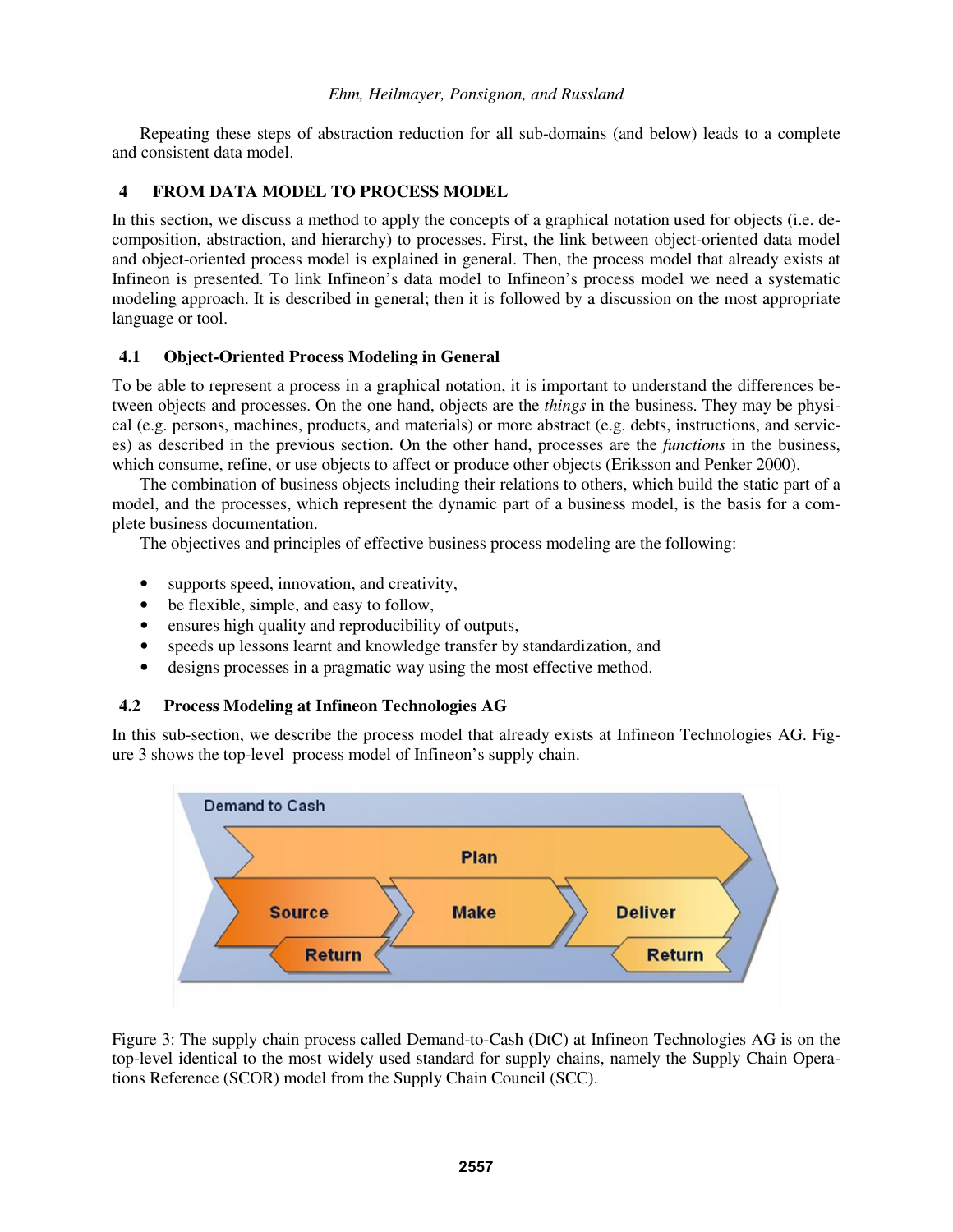The main processes are divided into sub-processes and sub- sub-processes in order to reflect the complexity of business activities. As an example, the sub-processes of *Plan* are shown on Figure 4.



Figure 4: The sub-processes of *Plan* within the Demand-to-Cash process at Infineon

 Another more detailed example is the emergency shipment process being a sub-process of the Deliver process. The emergency process is a typical example of a complex supply chain process because it combines material, information, and value flows. It defines the delivery to customers without taking standard routes, which go from production sites, through distribution centers, to customers. It is routed either directly from production sites to customers, or using an airport turn instead of booking in and out at distribution centers. Both ways accelerate the delivery to customers and help to keep company's commitments to customers in urgent cases. Even if physically a short route is found fast, the IT systems must be provided with the same information as for the standard process. Therefore, many departments at several locations have to perform exceptional procedures within short timeframe.

#### **4.3 From Object-Oriented Data Model to Object-Oriented Process Model**

The next step would be to get from an object-oriented data model to an object-oriented process model. In this sub-section, we discuss appropriate methodology.

 Because of the quantity and the complexity of business processes, it is necessary to create a process description, which is readable for both humans and machines in order to guarantee a correct and fast process flow. Thus, it is required to find a suitable form of description for all kinds of processes. A basic approach would be to describe the processes of the daily business with a syntax language, for example by means of the XML language.

 To achieve a high acceptance level for a process modeling language, it is essential that the user can create process descriptions without big effort. For this reason, a modeling tool with a graphical user interface (GUI) is suitable. It would offer the functionality to create a process description by "drag-and-drop" and to automatically create machine readable source code. Finding the right tradeoff between machine readability and user friendliness is the deciding point.

 We identified to ways for obtaining process models from data models, respectively by using SysML and ARIS (see Figure 5). Both methods will be analyzed in next sub-section.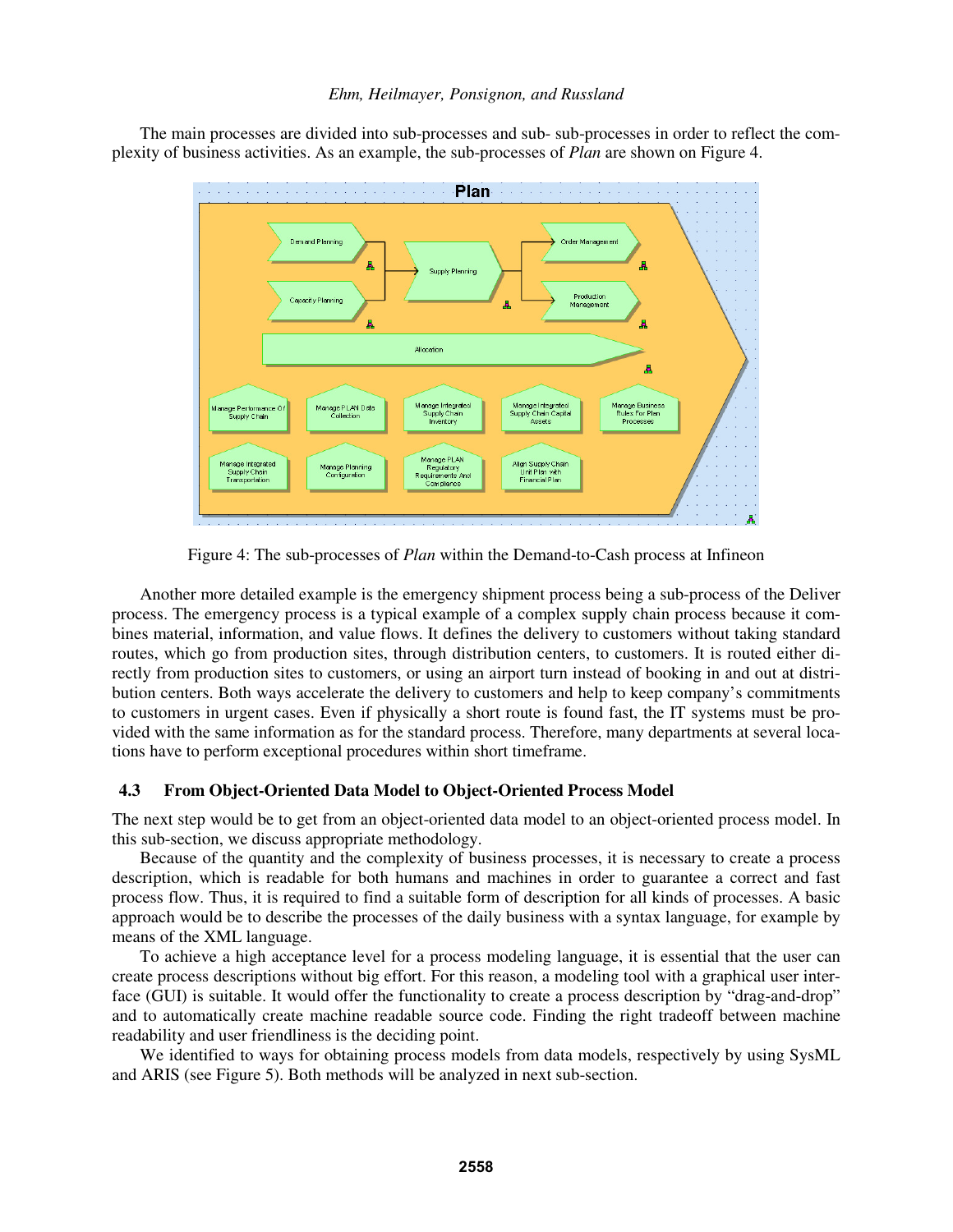

Figure 5: We identified two ways for getting process models from data models using either SysML or **ARIS** 

#### **4.4 Discussion on Modeling Languages and Tools**

There are different modeling languages and tools, which provide the functionalities described in previous sub-section. Two of these languages and tools came into consideration for representing an object-oriented process model, respectively SysML and ARIS. We briefly explain those two languages and tools.

 ARIS stands for **AR**chitecture of integrated **I**nformation **S**ystems. ARIS platform covers all phases of a business process modeling project, from strategy definition and process design to transfer into IT systems and monitoring of process execution. The tool offers the functionalities for simply creating a process description by drag-and-drop. ARIS supports the business process modeling notation BPMN 2.0, which allows representing a complete process flow graphically and, which is also machine readable (IDS Scheer 2010). In our opinion, ARIS has the following advantages:

- For operational processes, e.g. manufacturing, purchasing or logistics, which have to be performed in an exact sequence that generates a pre-defined reproducible result, a detailed framework can be provided.
- For strategic and innovation processes, the modeling down to the level, where the flow of information or deliverables (i.e. inputs, outputs and responsibilities) are, can be documented. Moreover, a phase-milestone approach controlled by checklists could be the adequate solution.

 SysML is a general purpose modeling language for Systems Engineering applications. It is based on the UML notation (see Figure 6). UML was supposed for software engineering. However, modeling systems with UML can be difficult because some functionalities are missing. SysML reduces UML's software-centric restrictions and it adds two new diagram types: requirement and parametric diagrams (SysML 2010).

 To summarize, SysML and ARIS address different purposes. SysML uses behavior diagrams and is process-oriented, whereas ARIS is more flow-oriented. The advantages and inconvenients of both modeling approaches are summarized in Table 1.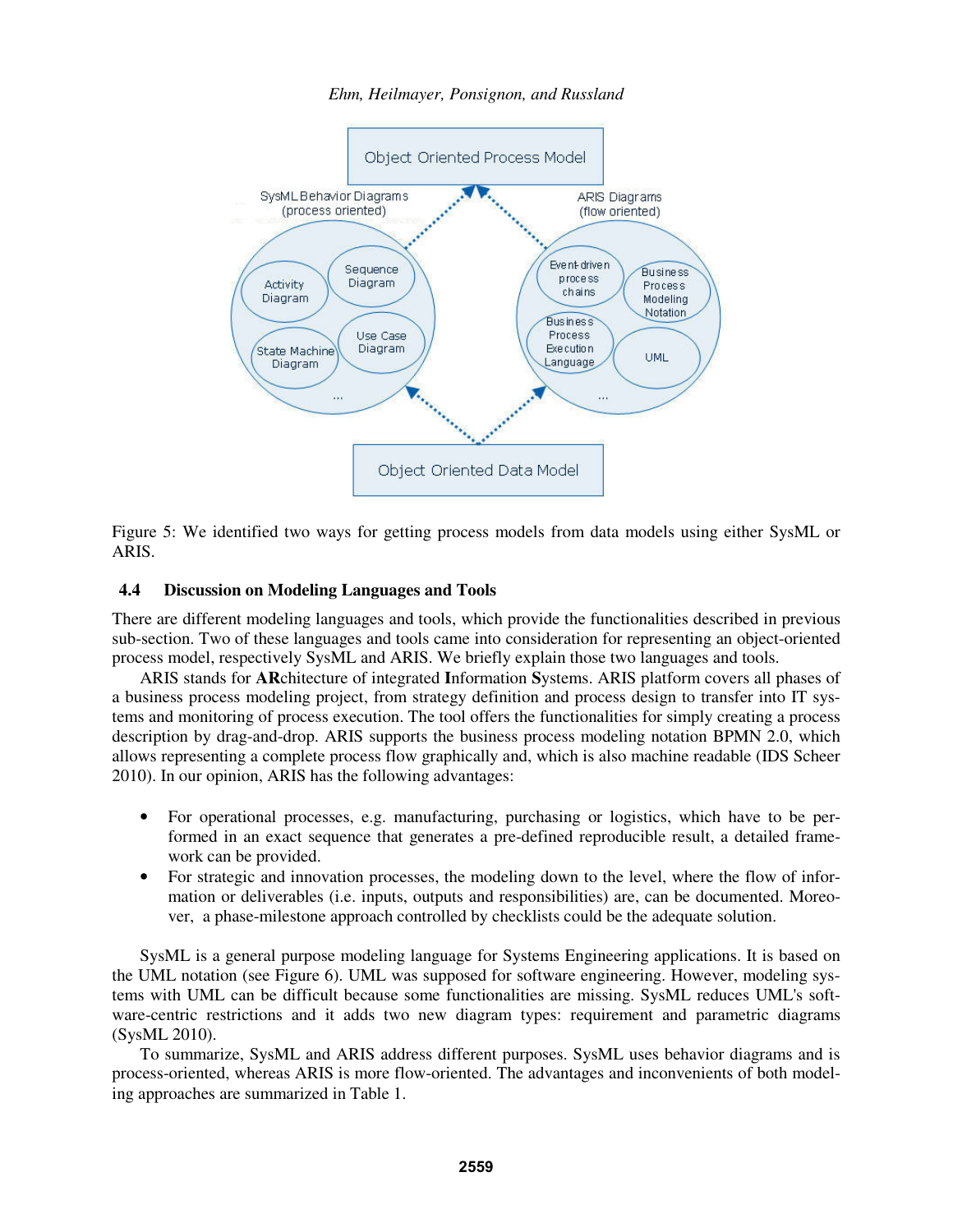

Figure 6: SysML is based on the UML notation (SysML 2010).

| Table 1: Advantages and Inconvenients of SysML and ARIS modeling approaches |  |  |  |
|-----------------------------------------------------------------------------|--|--|--|
|                                                                             |  |  |  |

|      | OMG SysML (process-oriented)                    | ARIS (flow-oriented)                 |  |
|------|-------------------------------------------------|--------------------------------------|--|
| Pros | Standard (sometimes controversial)<br>$\bullet$ | • Graphical modeling; Easy handling  |  |
|      | Supported by many tools                         | • Intuitive learning of notation     |  |
|      | Based on UML 2.0 notation<br>$\bullet$          | • Good support; Growing community    |  |
|      | Freeware<br>$\bullet$                           | • Exchange with other tools possible |  |
| Cons | No direct support<br>$\bullet$                  | Shareware                            |  |
|      | • Notation has to be learned                    | Company specific standard            |  |

 Independently from the decision of choosing either SysML or ARIS, it is important to get a machinereadable process description, which can be used as a basis to generate event-driven intranet-based workflows. Another benefit would be to have a base for further process analysis and optimization.

# **5 NEXT STEPS**

As next steps we suggest to examine how data and process models can be used to sustainably improve reliability and faultless implementation of processes. In fact, the combination of object-oriented data and process models represented in a machine-readable language provides the possibility to generate ITsupported workflows, which guide the involved parties through the process by providing required information and by reminding on the next steps, e.g. by e-mails (see similar work in Longo and Bochicchio 2004 among others). Such an IT tool should allow monitoring, controlling, and documenting each process step. Indeed, the system should control the process by guiding the user through each step. The monitoring and controlling of processes should guarantee that the requested flow will be followed and that problems can be identified and solved as fast as possible. By documenting the flow of a process, it should also be possible to capture its weaknesses and to optimize it.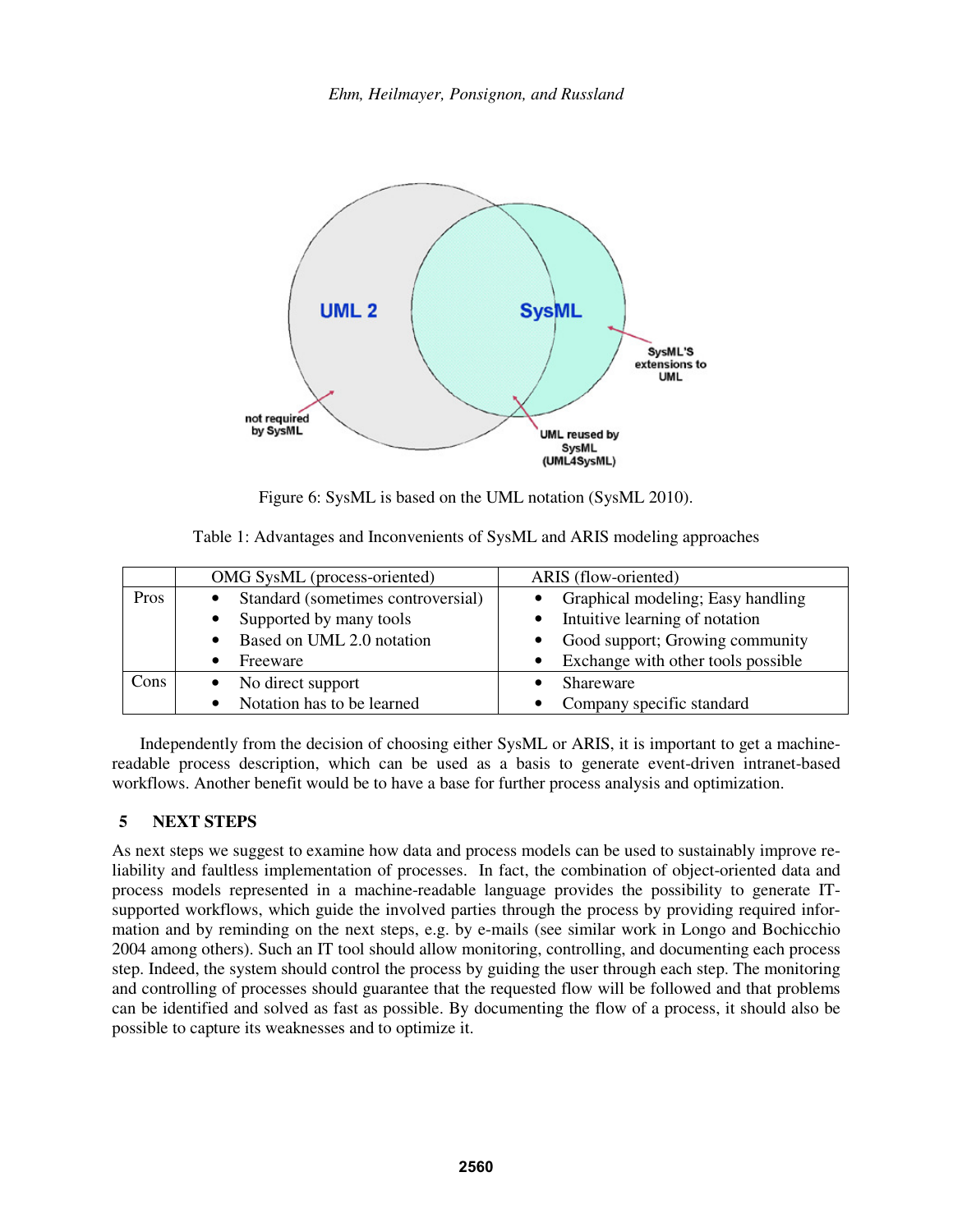#### **REFERENCES**

- Booch, G. 1994. *Object-oriented analysis and design with applications*. Redwood: Benjamin-Cummings Publishing Co., Inc.
- Eriksson, H.-E., and M. Penker. 2000. *Business modeling with UML: business patterns at work.* New York: John Wiley & Sons.
- IDS Scheer 2010. ARIS Platform. Available via <http://www.ids-scheer.com> [accessed March 31, 2010].
- Kinny, D., M. Georgeff, and A. Rao. 1996. A methodology and modelling technique for systems of BDI agents. In *Proceedings of the 7th European Workshop on Modelling Autonomous Agents in a Multi-Agent World: Agents Breaking Away*, ed. W. Van de Velde and J. W. Perram, 56–71. Secaucus: Springer-Verlag New York, Inc.
- Kueng, P., P. Bichler, and P. Kawalek. 1996. How to compose an object-oriented business process model. In *Method Engineering, Proceedings of the IFIP WG8.1/WG8.2 Working Conference*, ed. S. Brinkkemper, K. Lyytinen, and R. J. Welke. 26–28. Chapman & Hall.
- Larman, C. 2005. *UML 2 und Patterns angewendet Objektorientierte Softwareentwicklung*. Bonn: MITP-Verlag.
- Longo, A., and M. A. Bochicchio. 2004. UWA+: bridging web systems design and business process modeling. In *Proceedings of the 2004 Web Engineering Workshop (Hypertext 2004)*.
- Martin, J., and J. J. Odell. 1995. *Object-oriented method: a foundation*. New Jersey: PTR Prentice Hall.
- Redding, G., M. Dumas, A. H. M. ter Hofstede, and A. Iordachescu. 2008. Transforming object-oriented models to process-oriented models. In *Proceedings of the 3rd International Workshop on Business Process Design*, ed. A. H. M. ter Hofstede, B. Benatallah, and H.-Y. Paik, 132–143.
- SysML 2010. Open Source Specification Project. Available via <http://www.sysml.org> [accessed March 31, 2010].
- Zuser, W., S. Biffl, T. Greching, and M. Köhle. 2001. *Software-Engineering: Mit UML und dem Unified Process*. Munich: Pearson.

## **AUTHOR BIOGRAPHIES**

**HANS EHM** is Principal of Logistics Systems at Infineon Technologies AG. He holds degrees in physics from Germany and a M.S./OSU. In over 20 years in the semiconductor industry he was granted managing and consulting positions at wafer fabrication, assembly  $\&$  test, and nowadays for global supply chains – on production site, on business unit, and on corporate levels. He is board member of the camLine Holding AG, an IT company for supply and quality chains. He led government funded projects on national and international levels in the context of IT, semiconductor manufacturing, and supply chains – among others he initiated the EU/US MIMAC co-operation on capacity modeling. He teaches supply chain management at universities. He is an INFORMS member and on the International Advisory Committee of the MASM conference. His email address is <Hans.Ehm@infineon.com>.

**STEFAN HEILMAYER** is an Supply Chain Specialist at Infineon Technologies AG. He holds a degree in Computer Science from the Technical University of Munich, Germany. His email address is <Stefan.Heilmayer@infineon.com>.

**THOMAS PONSIGNON** is a Ph.D. candidate in the Department of Mathematics and Computer Science at the University of Hagen, Germany. He is also working as a part-time employee at Infineon Technologies AG in the field of supply chain management. He received master's degrees in industrial engineering from the EPF-Ecole d'Ingénieurs, Sceaux, France and the University of Applied Sciences, Munich, Germany. His research interests include production planning and simulation for semiconductor manufacturing networks. His email address is <Thomas.Ponsignon@infineon.com>.